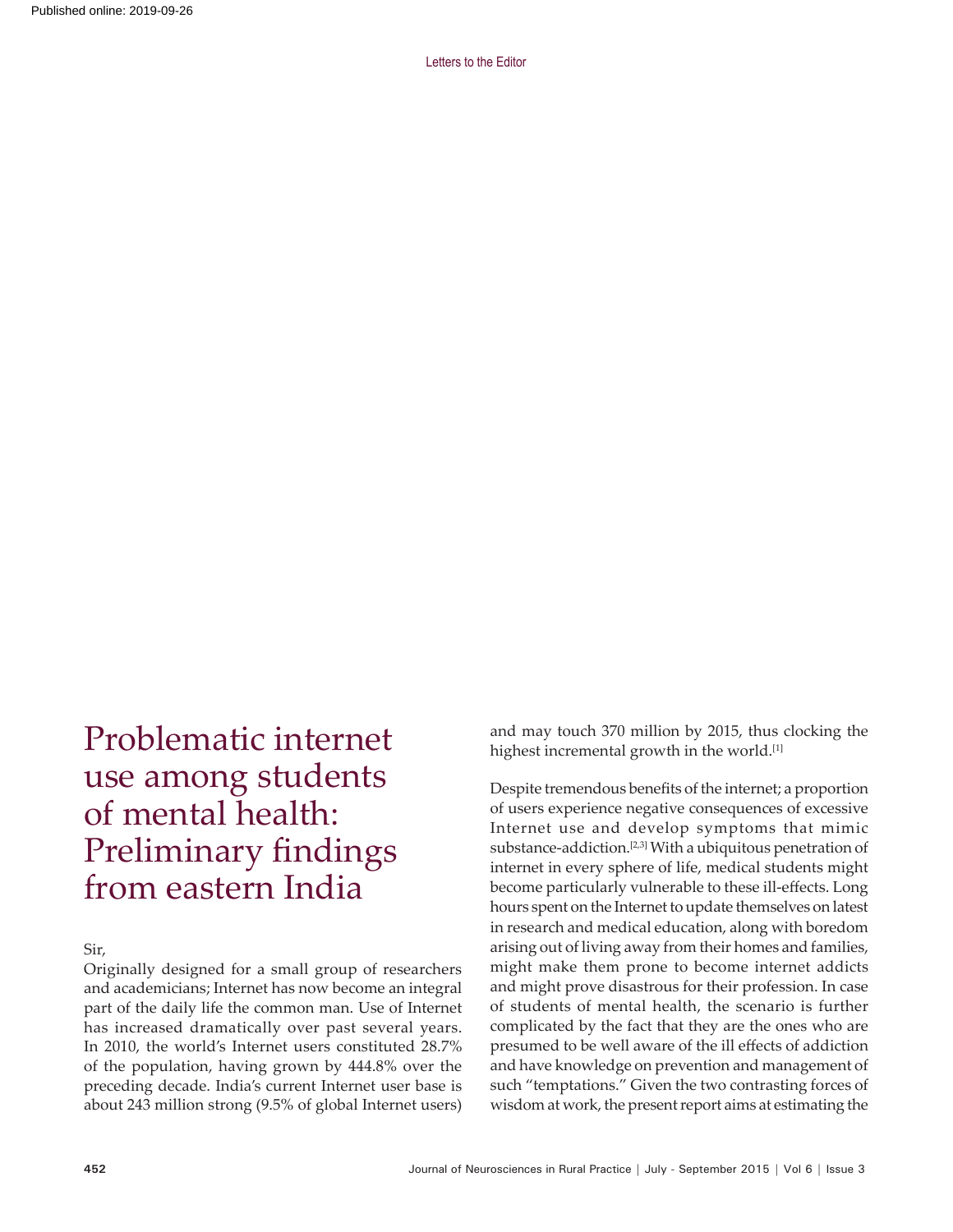prevalence and pattern of problematic Internet use (PIU) in mental health students.

As part of a larger study, 126 doctors and students undergoing training at tertiary psychiatry facilities in eastern India were initially screened, and 80 were selected for inclusion. Those with psychiatric co-morbidities, substance dependence, and those unwilling to participate were excluded. 41 of the subjects were postgraduate students of psychiatry (medical doctors) and the rest were enrolled in M.Phil. courses in Clinical Psychology/ Psychiatric social work.

Sociodemographic data was collected. Young's internet addiction test  $(IAT)^{[4]}$  was used to assess internet use pattern. The data were analyzed using SPSS v. 20 (IBM-SPSS Corporation, New York). Frequency counts of categorical variables and mean/ standard deviation of continuous variables were calculated. A cut‑off of 49 on IAT was used to identify cases with PIU. Subjects with and without PIU were compared using Chi‑square/Fisher exact test or *t*-tests (as applicable).

There were 34 males and 46 female subjects. The average age of the sample was  $26.48 \pm 2.64$  years. 68 were Hindus, 6 practiced Islam, 3 followed Christianity, and 3 did not wish to disclose their faith. 61 of the subjects were staying away from family members, and 68 were unmarried. Of the 12 married respondents, 4 had children. 56 were from nuclear families, 19 from joint families, and 5 from extended ones. Two reported a positive family history of psychiatric disorder (both of the affective nature). 55 had access to free‑Internet through Wi‑Fi, while 25 did not. Mean score on IAT in the sample was  $28.60 \pm 18.28$ . Mean score was  $24.20 \pm 16.86$  among females, and  $35.26 \pm 18.44$  among males ( $P = 0.007$ ). 12 of the 80 respondents (15%) had IAT score above 49, indicating PIU.<sup>[4]</sup> There was nil significant  $(P > 0.05)$  difference between those with and without PIU in terms of gender, family structure, living away or access to free internet.

In terms of websites visited, social-networking sites ranked number 1(46.25%) followed by scholarly sites(21.25%) and search engines(17.50%). Though the visit to adult sites was not assessed specifically; 11 reported visiting them "once-in-a-while," all of whom were males. In those with PIU, 91.66% of the respondents reported social networking sites as their most favored ones compared to 38.24% of those

without  $(P = 0.016)$ . Those with PIU also spent more time online (>90% reported >4 h/day; *P* = 0.001).

We report a 15% prevalence of PIU in this group; in broad agreement with literature, which reports from 1% in[5] to 36.7%[6] prevalence of PIU/IA among youths, with most estimates hovering around 10%-mark.<sup>[7,8]</sup> We also found that those with PIU have a significantly greater propensity to use social-networking sites and stay online for a longer duration, compared to those without. Scherer, in 1997,<sup>[9]</sup> had reported that dependent users were predisposed to spend at least twice as much time online for leisure activities compared to nondependent's. Morahan-Martin and Schumacher<sup>[10]</sup> found that pathological Internet users are more likely to use Internet for meeting new people, using adult-only resources, relaxing, socializing, and playing highly interactive online games. Kubey *et al*. found in 2001<sup>[11]</sup> that self-reported Internet dependency and impaired academic performance were associated with the use of Internet applications such as chat rooms and multiple user dungeons. As these studies were conducted in presocial‑network era; we argue that the current proliferation of, and ease of access to, social networking sites have replaced these earlier websites while providing the users with similar reinforcements.

Among non‑PIU users, we report a significantly higher score in males compared to females. Joiner *et al.*[12] had found that overall males' total use of the internet (16.02 h) was higher than females' (14.08 h); and a more recent report by Malviya et al.,<sup>[13]</sup> males represent double the number of females, among 242 medical undergraduates in India, in having IA. Literature further suggests a male-preference for power, control, passion, and pornography on internet,[14] in contrast to female indulgence in use of technology for accomplishing a task.[15] Therefore, our finding indicates that males might be more predisposed to develop PIU under similar circumstances, perhaps because of a fundamental difference in the way the use Internet.

This report is a preliminary attempt at characterizing PIU among young mental health professionals in India. This is an important study group, both because of an increased "need for exposure" to the Internet as well as because of a "professional awareness" about the ill effects of behavioral addictions. The findings are of significance, and warrants further research in this regard in order to establish the psycho‑social correlates of PIU in this group.